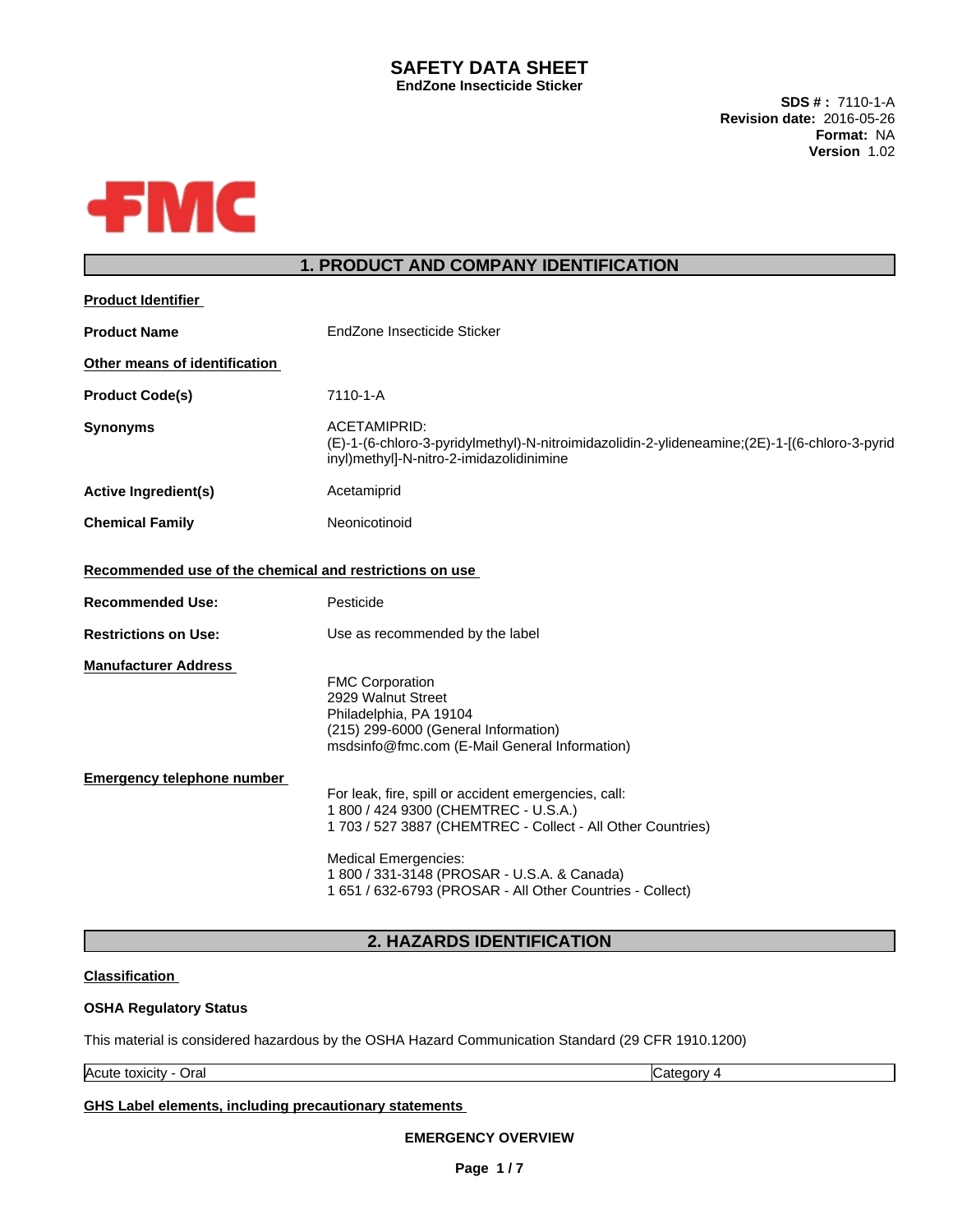



#### **Precautionary Statements - Prevention**

P264 - Wash face, hands and any exposed skin thoroughly after handling P270 - Do not eat, drink or smoke when using this product P301 + P312 - IF SWALLOWED: Call a POISON CENTER or doctor if you feel unwell P330 - Rinse mouth

#### **Precautionary Statements - Disposal**

P501 - Dispose of contents/container to an approved waste disposal plant

#### **Hazards not otherwise classified (HNOC)**

No hazards not otherwise classified were identified.

#### **Other Information**

No information available.

# **3. COMPOSITION/INFORMATION ON INGREDIENTS**

**Chemical Family** Neonicotinoid.

| Chemical<br>name | ົAS-No                                                                   | 1. N /<br><b>Wainh</b><br>. |
|------------------|--------------------------------------------------------------------------|-----------------------------|
| Acetamipric      | $\sim$ $\sim$<br>351<br>.14C<br>1-21 I-<br>້<br>$\overline{\phantom{a}}$ | . .                         |

Synonyms are provided in Section 1.

|                                                                                            | <b>4. FIRST AID MEASURES</b>                                                                                                                                                                                                                                              |
|--------------------------------------------------------------------------------------------|---------------------------------------------------------------------------------------------------------------------------------------------------------------------------------------------------------------------------------------------------------------------------|
| <b>Eve Contact</b>                                                                         | Hold eyes open and rinse slowly and gently with water for 15 to 20 minutes. Remove<br>contact lenses, if present, after the first 5 minutes, then continue rinsing eye. Call a poison<br>control center or doctor for further treatment advice.                           |
| <b>Skin Contact</b>                                                                        | Take off contaminated clothing. Rinse skin immediately with plenty of water for 15-20<br>minutes. Call a poison control center or doctor for further treatment advice.                                                                                                    |
| <b>Inhalation</b>                                                                          | Not applicable.                                                                                                                                                                                                                                                           |
| Ingestion                                                                                  | Call a poison control center or doctor immediately for treatment advice Have person sip a<br>glass of water if able to swallow. Do not induce vomiting unless told to do so by a poison<br>control center or doctor Never give anything by mouth to an unconscious person |
| Most important symptoms and<br>effects, both acute and delayed                             | None known.                                                                                                                                                                                                                                                               |
| Indication of immediate medical<br>attention and special treatment<br>needed, if necessary | Treat symptomatically.                                                                                                                                                                                                                                                    |
|                                                                                            |                                                                                                                                                                                                                                                                           |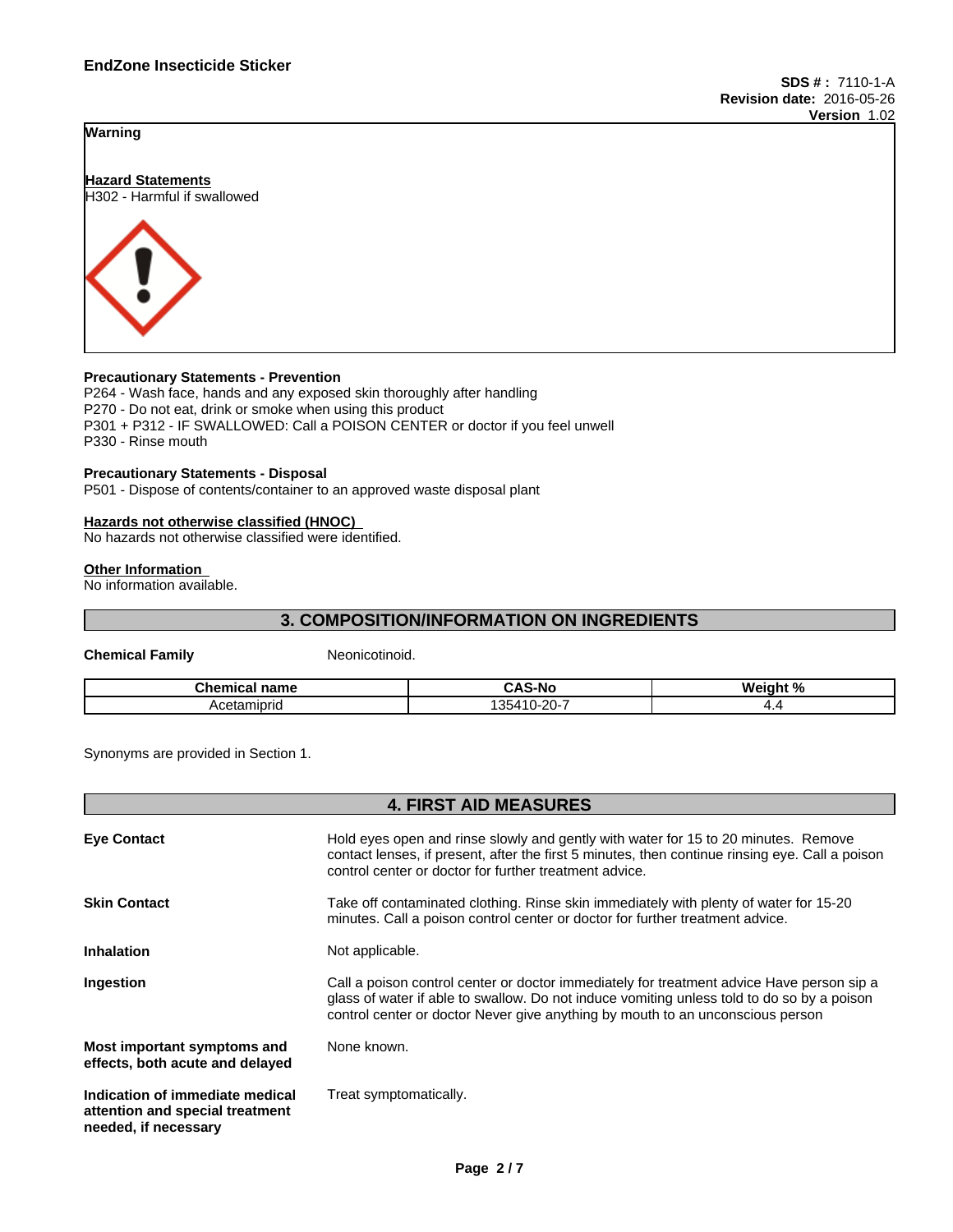|                                                                                                            | <b>5. FIRE-FIGHTING MEASURES</b>                                                                                                                                                                                                                                   |
|------------------------------------------------------------------------------------------------------------|--------------------------------------------------------------------------------------------------------------------------------------------------------------------------------------------------------------------------------------------------------------------|
| <b>Suitable Extinguishing Media</b>                                                                        | Carbon dioxide (CO <sub>2</sub> ). Foam. Water spray. Dry powder.                                                                                                                                                                                                  |
| Specific Hazards Arising from the<br><b>Chemical</b>                                                       | Not flammable                                                                                                                                                                                                                                                      |
| <b>Explosion data</b><br><b>Sensitivity to Mechanical Impact</b><br><b>Sensitivity to Static Discharge</b> | Not sensitive.<br>Not sensitive.                                                                                                                                                                                                                                   |
| <b>Protective equipment and</b><br>precautions for firefighters                                            | Wear self-contained breathing apparatus and protective suit.                                                                                                                                                                                                       |
|                                                                                                            | <b>6. ACCIDENTAL RELEASE MEASURES</b>                                                                                                                                                                                                                              |
| <b>Personal Precautions</b>                                                                                | Isolate and post spill area. Wear suitable protective clothing, gloves and eye/face<br>protection. For personal protection see section 8.                                                                                                                          |
| Other                                                                                                      | For further clean-up instructions, call FMC Emergency Hotline number listed in Section 1<br>"Product and Company Identification" above.                                                                                                                            |
| <b>Environmental Precautions</b>                                                                           | See Section 12 for additional Ecological Information.                                                                                                                                                                                                              |
| <b>Methods for Containment</b>                                                                             | Sweep up and shovel into suitable containers for disposal.                                                                                                                                                                                                         |
| Methods for cleaning up                                                                                    | Clean and neutralize spill area, tools and equipment by washing with bleach water and<br>soap. Absorb rinsate and add to the collected waste. Waste must be classified and labeled<br>prior to recycling or disposal. Dispose of waste as indicated in Section 13. |
|                                                                                                            | 7. HANDLING AND STORAGE                                                                                                                                                                                                                                            |
| <b>Handling</b>                                                                                            | Do not contaminate other pesticides, fertilizers, water, food, or feed by storage or disposal.                                                                                                                                                                     |
| <b>Storage</b>                                                                                             | Keep in a dry, cool and well-ventilated place. Keep away from open flames, hot surfaces<br>and sources of ignition. Keep out of reach of children and animals. Keep/store only in<br>original container.                                                           |
| Incompatible products                                                                                      | None known                                                                                                                                                                                                                                                         |

# **8. EXPOSURE CONTROLS/PERSONAL PROTECTION**

#### **Control parameters**

This product, as supplied, does not contain any hazardous materials with occupational exposure limits established by the region specific regulatory bodies.

| Appropriate engineering controls |                                                                                                                                                                                                                                            |  |  |  |
|----------------------------------|--------------------------------------------------------------------------------------------------------------------------------------------------------------------------------------------------------------------------------------------|--|--|--|
| <b>Engineering measures</b>      | Apply technical measures to comply with the occupational exposure limits. When working in<br>confined spaces (tanks, containers, etc.), ensure that there is a supply of air suitable for<br>breathing and wear the recommended equipment. |  |  |  |
|                                  | Individual protection measures, such as personal protective equipment                                                                                                                                                                      |  |  |  |
| <b>Eye/Face Protection</b>       | If there is a potential for exposure to particles which could cause eye discomfort, wear<br>chemical goggles.                                                                                                                              |  |  |  |
| <b>Skin and Body Protection</b>  | Wear suitable protective clothing. Protective shoes or boots.                                                                                                                                                                              |  |  |  |
| <b>Hand Protection</b>           | Protective gloves                                                                                                                                                                                                                          |  |  |  |
| <b>Respiratory Protection</b>    | If exposure limits are exceeded or irritation is experienced, NIOSH/MSHA approved<br>respiratory protection should be worn. Respiratory protection must be provided in                                                                     |  |  |  |
|                                  |                                                                                                                                                                                                                                            |  |  |  |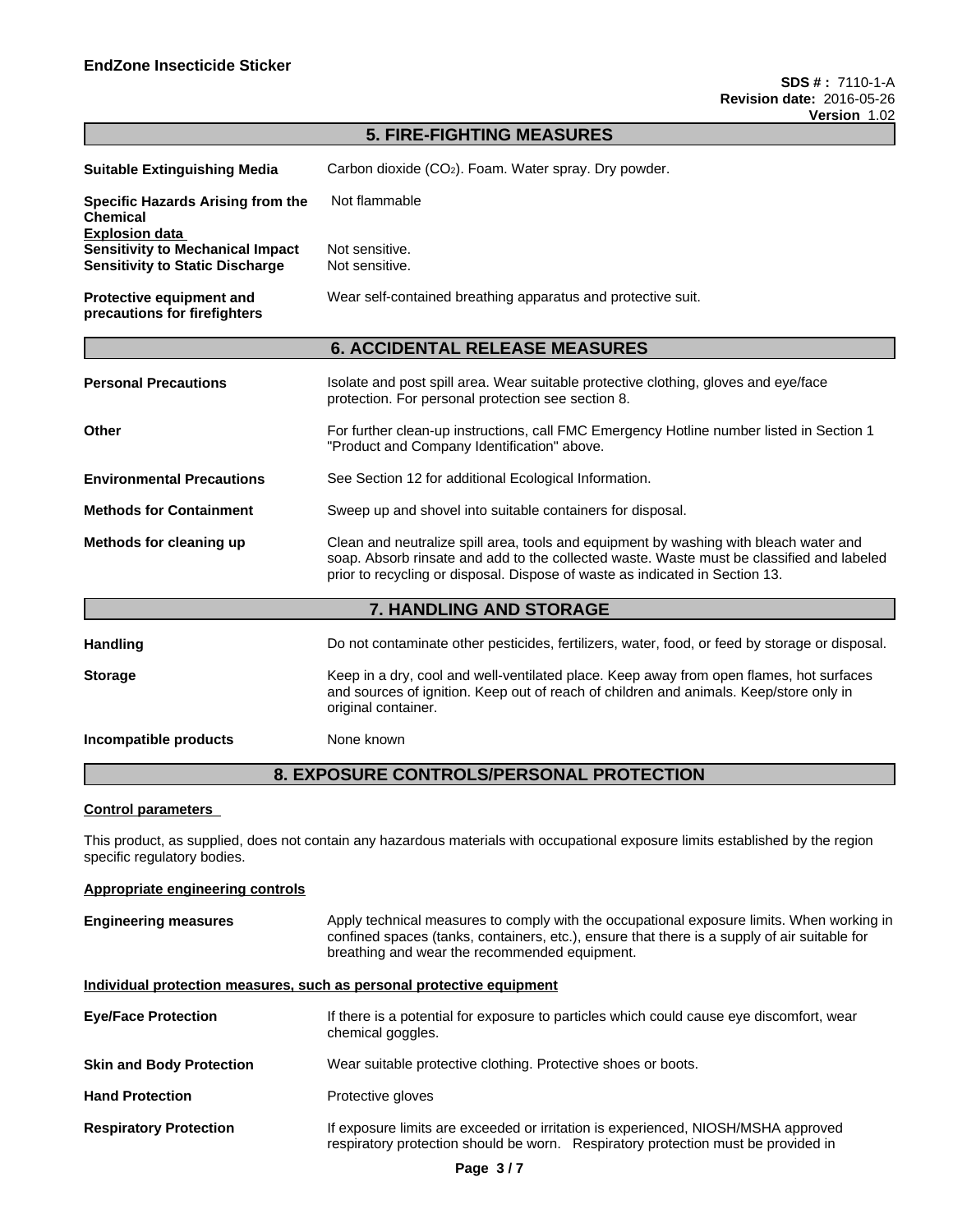accordance with current local regulations.

**Hygiene measures** Clean water should be available for washing in case of eye or skin contamination. Wash skin prior to eating, drinking, chewing gum or using tobacco. Shower or bathe at the end of working. Remove and wash contaminated clothing before re-use. Launder work clothing separately from regular household laundry.

#### **9. PHYSICAL AND CHEMICAL PROPERTIES**

#### **Information on basic physical and chemical properties**

| Appearance<br><b>Physical State</b><br>Color<br>Odor<br><b>Odor threshold</b><br>рH<br><b>Melting point/freezing point</b><br><b>Boiling Point/Range</b><br><b>Flash point</b><br><b>Evaporation Rate</b> | Clear Rectangular strip<br>Solid<br>Clear<br>Neutral<br>No information available<br>6.86<br>Not applicable<br>No information available<br>Not applicable<br>No information available |
|-----------------------------------------------------------------------------------------------------------------------------------------------------------------------------------------------------------|--------------------------------------------------------------------------------------------------------------------------------------------------------------------------------------|
| Flammability (solid, gas)                                                                                                                                                                                 | No information available                                                                                                                                                             |
| <b>Flammability Limit in Air</b>                                                                                                                                                                          |                                                                                                                                                                                      |
| <b>Upper flammability limit:</b>                                                                                                                                                                          | No information available                                                                                                                                                             |
| Lower flammability limit:                                                                                                                                                                                 | No information available                                                                                                                                                             |
| Vapor pressure                                                                                                                                                                                            | No information available                                                                                                                                                             |
| <b>Vapor density</b>                                                                                                                                                                                      | No information available                                                                                                                                                             |
| <b>Density</b>                                                                                                                                                                                            | No information available                                                                                                                                                             |
| <b>Specific gravity</b>                                                                                                                                                                                   | No information available                                                                                                                                                             |
| <b>Water solubility</b>                                                                                                                                                                                   | No information available                                                                                                                                                             |
| Solubility in other solvents                                                                                                                                                                              | No information available                                                                                                                                                             |
| <b>Partition coefficient</b>                                                                                                                                                                              | No information available                                                                                                                                                             |
| <b>Autoignition temperature</b>                                                                                                                                                                           | No information available                                                                                                                                                             |
| <b>Decomposition temperature</b>                                                                                                                                                                          | No information available                                                                                                                                                             |
| <b>Viscosity, kinematic</b>                                                                                                                                                                               | No information available                                                                                                                                                             |
| Viscosity, dynamic                                                                                                                                                                                        | No information available                                                                                                                                                             |
| <b>Explosive properties</b>                                                                                                                                                                               | No information available                                                                                                                                                             |
| <b>Oxidizing properties</b>                                                                                                                                                                               | No information available                                                                                                                                                             |
| Molecular weight                                                                                                                                                                                          | No information available                                                                                                                                                             |
| <b>Bulk density</b>                                                                                                                                                                                       | 1.271 lb/cu ft                                                                                                                                                                       |

# **10. STABILITY AND REACTIVITY**

#### **Reactivity Not applicable**

| <b>Chemical Stability</b>                                               | Stable under recommended storage conditions. |
|-------------------------------------------------------------------------|----------------------------------------------|
| <b>Possibility of Hazardous Reactions</b> None under normal processing. |                                              |
| Hazardous polymerization                                                | Hazardous polymerization does not occur.     |
|                                                                         |                                              |

**Conditions to avoid**<br> **Conditions**<br> **Incompatible materials**<br> **Alone known. Incompatible** materials **Hazardous Decomposition Products** None known based on information supplied.

# **11. TOXICOLOGICAL INFORMATION**

#### **Product Information**

**LD50 Oral Acetamiprid: 146 -217 mg/kg (rat)**<br> **LD50 Dermal Acetamiprid: > 2000 mg/kg (rat) LD50 Dermal** Acetamiprid: > 2000 mg/kg (rat)

General information **If the product is used in mixtures**, it is recommended that you contact the appropriate protective equipment suppliers.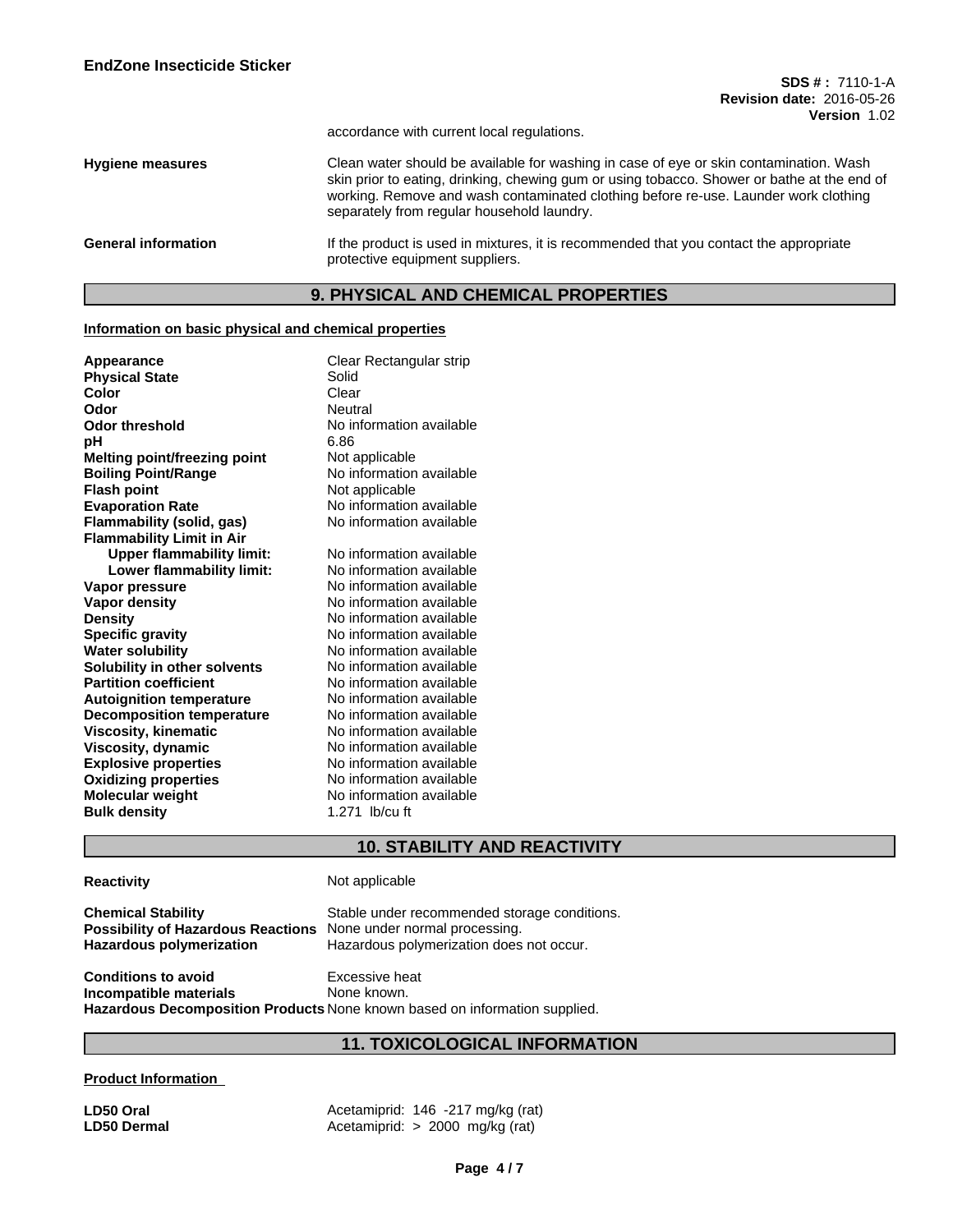| <b>Sensitization</b>                 | Non-sensitizer                                                                             |                                                                                                                           |            |                                                                                               |  |
|--------------------------------------|--------------------------------------------------------------------------------------------|---------------------------------------------------------------------------------------------------------------------------|------------|-----------------------------------------------------------------------------------------------|--|
| Information on toxicological effects |                                                                                            |                                                                                                                           |            |                                                                                               |  |
| <b>Symptoms</b>                      | None known.                                                                                |                                                                                                                           |            |                                                                                               |  |
|                                      | Delayed and immediate effects as well as chronic effects from short and long-term exposure |                                                                                                                           |            |                                                                                               |  |
| <b>Chronic toxicity</b>              |                                                                                            | decreases in body weight and food consumption.                                                                            |            | Acetamiprid: Prolonged exposure in animal studies caused nonspecific toxicity observed as     |  |
| <b>Mutagenicity</b>                  |                                                                                            | Acetamiprid. Not genotoxic in animal studies                                                                              |            |                                                                                               |  |
| Carcinogenicity                      |                                                                                            | Acetamiprid: No evidence of carcinogenicity from animal studies                                                           |            |                                                                                               |  |
| <b>Neurological effects</b>          | in animal studies.                                                                         |                                                                                                                           |            | Acetamiprid: Caused clinical signs of neurotoxicity (decreased locomotor activity, tremors)   |  |
| <b>Reproductive toxicity</b>         |                                                                                            | Acetamiprid: Reductions in pup weight, litter size, viability and weaning indices; delay in<br>sexual maturity endpoints. |            |                                                                                               |  |
| <b>Developmental toxicity</b>        |                                                                                            | Acetamiprid: Not teratogenic in animal studies.                                                                           |            |                                                                                               |  |
| <b>STOT - single exposure</b>        | Not classified.                                                                            |                                                                                                                           |            |                                                                                               |  |
| <b>STOT - repeated exposure</b>      | Not classified.                                                                            |                                                                                                                           |            |                                                                                               |  |
| Target organ effects                 |                                                                                            |                                                                                                                           |            | Acetamiprid: No specific target organ toxicity; the liver effects were considered an adaptive |  |
|                                      |                                                                                            | response to chemicals rather than frank toxicity.                                                                         |            |                                                                                               |  |
| <b>Neurological effects</b>          | in animal studies.                                                                         |                                                                                                                           |            | Acetamiprid: Caused clinical signs of neurotoxicity (decreased locomotor activity, tremors)   |  |
| <b>Aspiration hazard</b>             | No information available.                                                                  |                                                                                                                           |            |                                                                                               |  |
| <b>Chemical name</b>                 | <b>ACGIH</b>                                                                               | <b>IARC</b>                                                                                                               | <b>NTP</b> | <b>OSHA</b>                                                                                   |  |
| Acetamiprid<br>135410-20-7           |                                                                                            | Group 2A                                                                                                                  |            |                                                                                               |  |

# **12. ECOLOGICAL INFORMATION**

## **Ecotoxicity**

| Acetamiprid (135410-20-7) |           |                |       |       |
|---------------------------|-----------|----------------|-------|-------|
| Active Ingredient(s)      | Duration  | <b>Species</b> | Value | Units |
| Acetamiprid               | 72 h EC50 | Algae          | >98.3 | mg/L  |
|                           | 96 h LC50 | Fish           | >100  | mq/L  |
|                           | 48 h LC50 | Crustacea      | 49.8  | mg/L  |
|                           | 21 d NOEC | Fish           | 19.2  | mg/L  |
|                           | 21 d NOEC | Crustacea      |       | mg/L  |

| Persistence and degradability | Acetamiprid: Non-persistent. Does not readily hydrolyze. Not readily biodegradable.                                                                                                                                        |
|-------------------------------|----------------------------------------------------------------------------------------------------------------------------------------------------------------------------------------------------------------------------|
| <b>Bioaccumulation</b>        | Acetamiprid: The substance does not have a potential for bioconcentration.                                                                                                                                                 |
| <b>Mobility</b>               | Acetamiprid: Moderately mobile. Has some potential to reach groundwater.                                                                                                                                                   |
|                               | <b>13. DISPOSAL CONSIDERATIONS</b>                                                                                                                                                                                         |
| Waste disposal methods        | Improper disposal of excess pesticide, spray mixture, or rinsate is prohibited. If these<br>wastes cannot be disposed of by use according to label instructions, contact appropriate<br>disposal authorities for quidance. |
| <b>Contaminated Packaging</b> | Containers must be disposed of in accordance with local, state and federal regulations.<br>Refer to the product label for container disposal instructions.                                                                 |

# **14. TRANSPORT INFORMATION**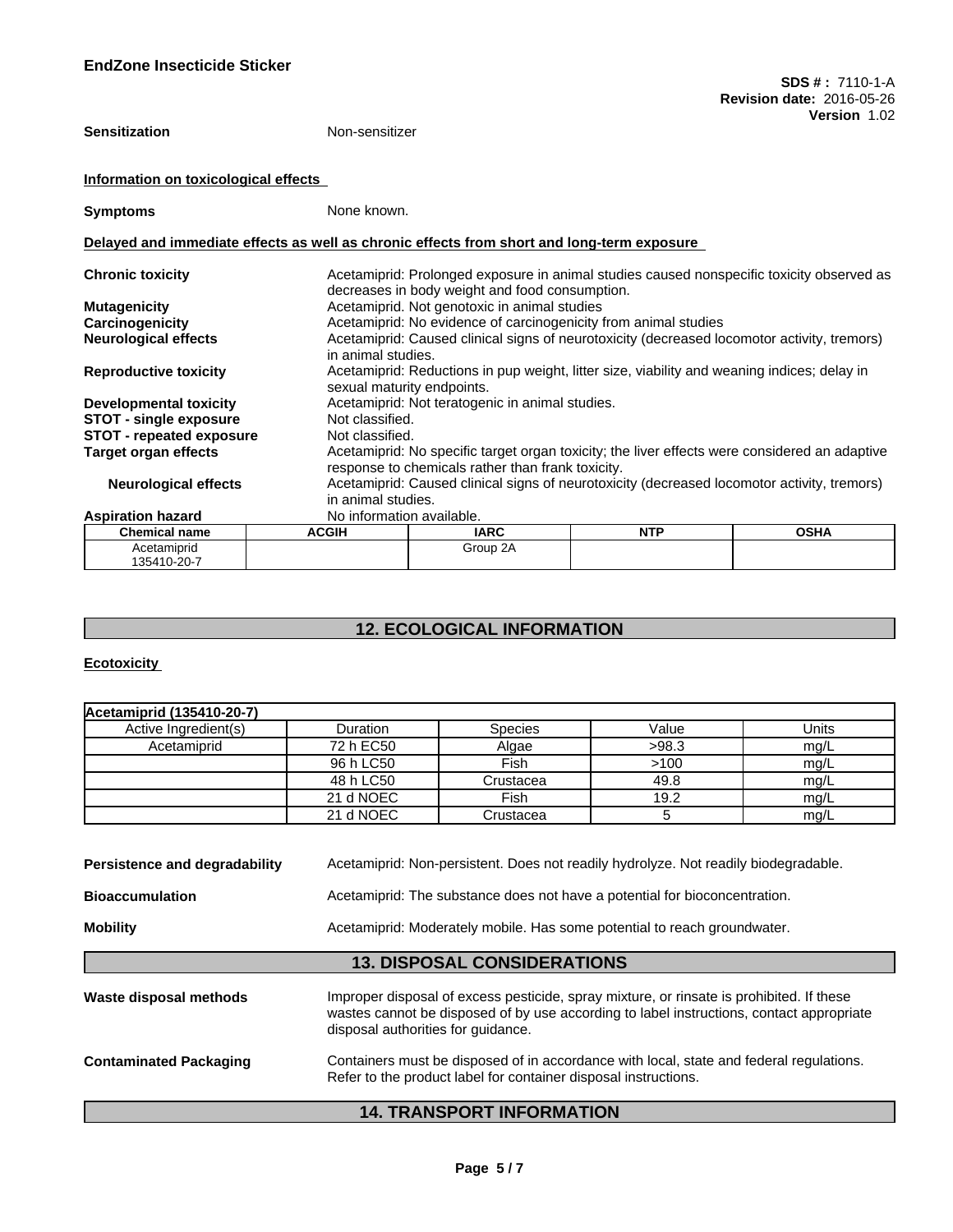|                                     | VGISIVII 1.VZ                                                                                                                 |
|-------------------------------------|-------------------------------------------------------------------------------------------------------------------------------|
| <u>DOT</u>                          | This material is not a hazardous material as defined by U.S. Department of Transportation<br>at 49 CFR Parts 100 through 185. |
| <b>TDG</b>                          | Not regulated                                                                                                                 |
| <b>ICAO/IATA</b><br><b>IMDG/IMO</b> | Not regulated<br>Not regulated                                                                                                |

# **15. REGULATORY INFORMATION**

## **U.S. Federal Regulations**

#### **SARA 313**

Section 313 of Title III of the Superfund Amendments and Reauthorization Act of 1986 (SARA). This product does not contain any chemicals which are subject to the reporting requirements of the Act and Title 40 of the Code of Federal Regulations, Part 372

| SARA 311/312 Hazard Categories    |    |  |
|-----------------------------------|----|--|
| Acute health hazard               | N٥ |  |
| <b>Chronic health hazard</b>      | No |  |
| Fire hazard                       | No |  |
| Sudden release of pressure hazard | No |  |
| <b>Reactive Hazard</b>            | N٥ |  |
|                                   |    |  |

#### **Clean Water Act**

This product does not contain any substances regulated as pollutants pursuant to the Clean Water Act (40 CFR 122.21 and 40 CFR 122.42)

### **CERCLA**

This material, as supplied, does not contain any substances regulated as hazardous substances under the Comprehensive Environmental Response Compensation and Liability Act (CERCLA) (40 CFR 302) or the Superfund Amendments and Reauthorization Act (SARA) (40 CFR 355). There may be specific reporting requirements at the local, regional, or state level pertaining to releases of this material

#### *FIFRA Information*

This chemical is a pesticide product registered by the Environmental Protection Agency and is subject to certain labeling requirements under federal pesticide law. These requirements differ from the classification criteria and hazard information required for safety data sheets, and for workplace labels of non-pesticide chemicals. Following is the hazard information as *required on the pesticide label:*

#### *CAUTION*

Harmful if swallowed or absorbed through the skin. Do not let children handle stickers. Do not handle stickers with wet hands. *This product is toxic to wildlife. This product is very toxic to bees.*

# **US State Regulations**

#### **California Proposition 65**

This product does not contain any Proposition 65 chemicals.

#### **U.S. State Right-to-Know Regulations**

This product does not contain any substances regulated by state right-to-know regulations

#### **International Inventories**

| <b>Chemical name</b> | TSCA    | <b>DSL</b> | <b>EINECS/ELINC</b> | <b>ENCS</b> | Chin    | (Korea)<br><b>KECL</b> | <b>PICCS</b>  | <b>AICS</b>     |
|----------------------|---------|------------|---------------------|-------------|---------|------------------------|---------------|-----------------|
|                      | (United | (Canada    | (Europe)            | (Japan      | (IECSC) |                        | (Philippines) | <br>(Australia) |